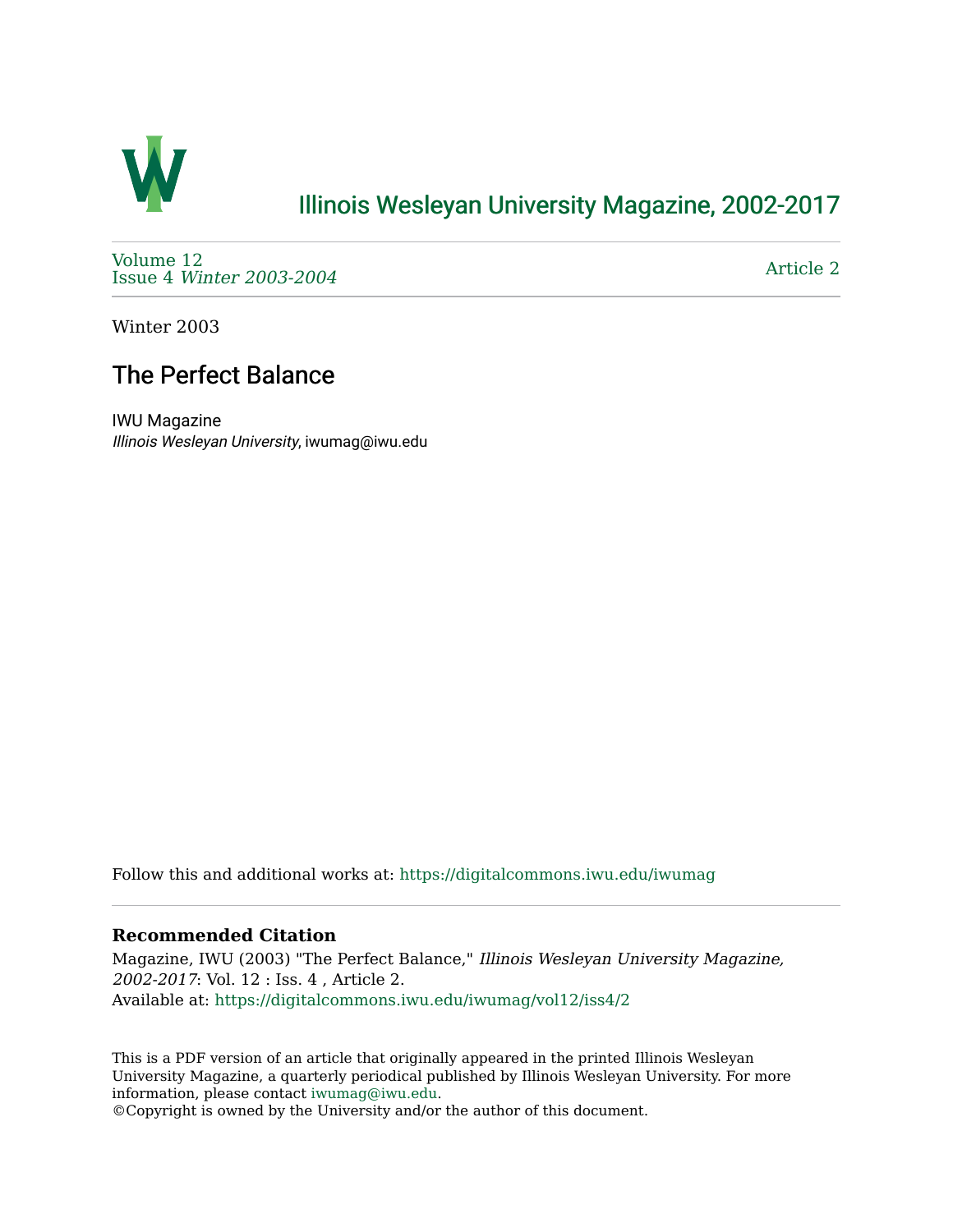## The Perfect Balance

Parents who've fought to get their children to practice an instrument might find William West's homage to his own parents a bit unexpected in contrast.

"My parents were very supportive. I would get up early in the morning and I'd practice before I went to school, and that was okay," he says. "If I wanted to practice and the news was on, then they'd watch the news without sound on. They just made it very easy for me to develop that interest."

Today a flute and saxophone teacher at Illinois Wesleyan and principal flutist with Peoria-based Opera Illinois, West doesn't recall making a conscious decision to pursue a career in music.

"It's almost like nothing else ever occurred to me. It was pretty much the only thing I ever did." Unlike today's children who must decide between a plethora of extracurricular options, he says, "there weren't that many choices when I was growing up. Music really was about the only thing I was involved in. It gradually funneled down to (deciding) where I was going to focus and how that was going to happen, but it's almost like it was a predetermined path, and I just got on it and started walking."

That path eventually led him to obtain degrees in woodwind performance from West Virginia University and the University of Michigan. He credits many teachers who influenced him along the way, beginning with a junior high teacher who kept handing him new instruments to learn until he'd eventually played all the woodwinds. A high school piano teacher encouraged him to develop skills on the harpsichord and organ. In undergraduate school, he found a "terrific" oboe teacher.

"So much of what I've done has been — not necessarily directed by teachers, but sort of determined by teachers (whom) I made particular connections with."

West's multi-instrumentalist abilities intrigued the late IWU President Minor Myers jr., who was well-known on campus for his interest in the multitalented, and who urged West to record a CD on which he played all the different instruments.



West (above) compares performing to research by a biology professor — all part of the expectation of continued professional development.. (Photo by Jamie Stukenberg)

"I fondly called it the dog and pony show," West says — explaining that some musicians are dubious of multi-instrumentalists. Yet he found what he considered a workable concept: a collection of "incredibly beautiful" Charles Koechlin compositions that he performs on flute, piano, and saxophone. The project is due for release next year.

Myers and West made another connection in their shared passion for Baroque instruments. West's acquisition of museum-quality flutes began as a sabbatical research project, and he now has reproductions dating from about 1695. Because most of the replicas are made from relatively fragile types of wood, he keeps them conditioned by playing each regularly.

In August, West put a piece of his collection to worthy use when, joined by colleagues, he performed on traverso at a campus commemoration of Myers' life. The music, from Frederick the Great's Sonata in E Minor, was a selection he had performed with accompaniment by Myers at the 1997 Chicago Humanities Festival.

While West enjoys such outlets for performing, his focus remains on teaching.

He knows of music professors who maintain their teaching jobs "so that they have a regular check. ... At a school like Illinois Wesleyan, those are not the people we're looking for. We're really looking for people who are going to be